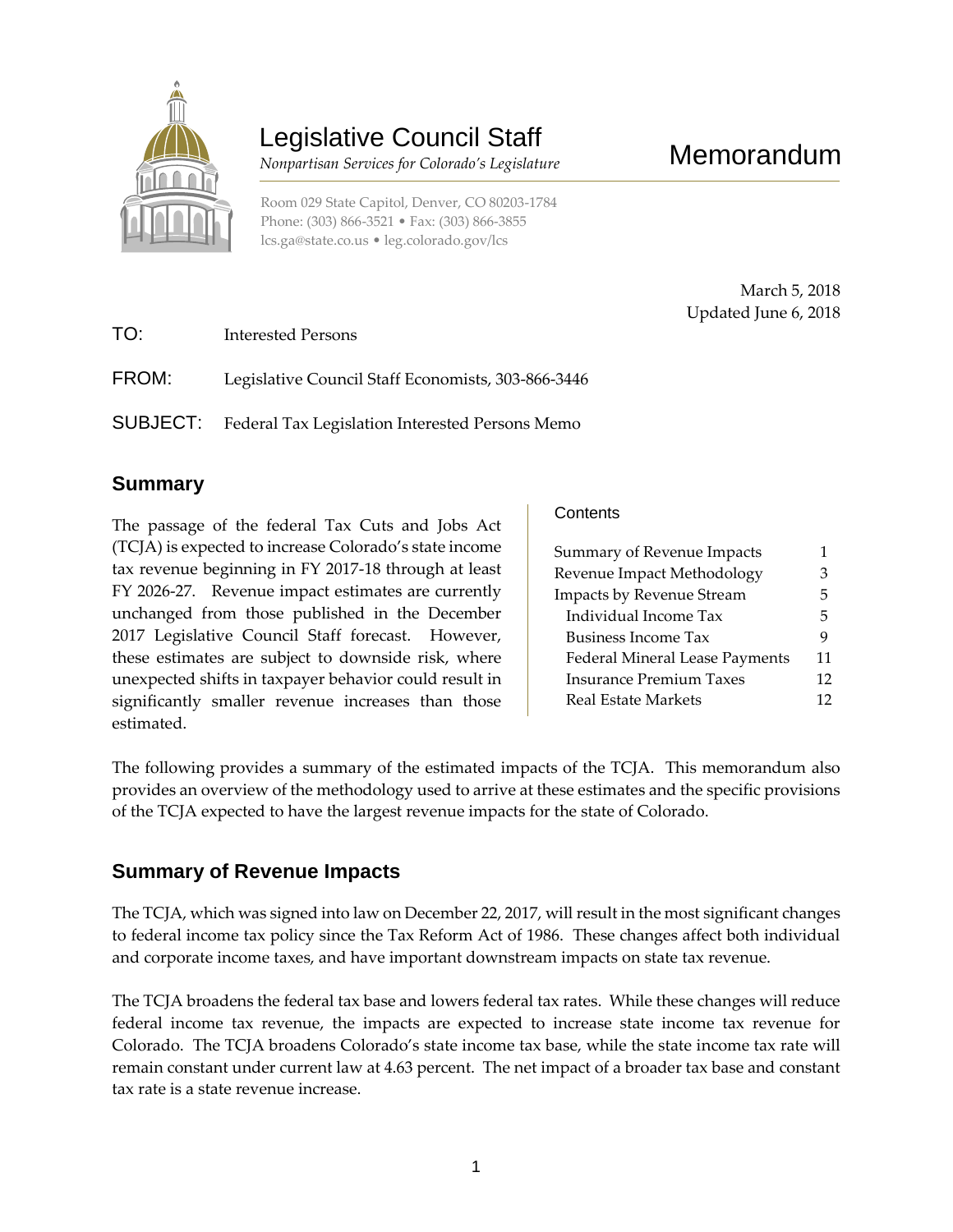Colorado's state revenue impacts may be larger as a share of total state revenue than that for many other states because Colorado's state tax base begins with federal taxable income (for more information on how federal and state income taxes are calculated, see page 5). Most states with an income tax instead use federal adjusted gross income as a starting point. The TCJA impacts on federal taxable income are much more significant than those for adjusted gross income. The ultimate impact on each state, however, will be driven by the degree to which the state's tax code is coupled to the federal tax code.

Figure 1 summarizes the total revenue impact expected for the state of Colorado as a result of the TCJA. Individual and corporate income tax revenue accounts for all impacts shown in Figure 1, though other revenue streams may be indirectly impacted, including insurance premium taxes. Estimates are summarized by revenue stream in Table 1 through FY 2021-22. Additional information on each revenue stream and for each of the major provisions of the TCJA are detailed beginning on page 7.



**Figure 1 Preliminary Estimates of State Revenue Impacts from the TCJA** *Dollars in Millions*

Source: Legislative Council Staff estimates based on Joint Committee on Taxation estimates and available data. Note: Estimates remain preliminary and subject to change with additional information or data.

#### Revenue Impacts Are Temporary Unless Extended by Congress

The vast majority of provisions under the TCJA impact taxable income in tax years 2018 through 2025 only and are repealed thereafter. As a result, Colorado state revenue increases under the bill are expected to peak in FY 2024-25, before falling to pre-TCJA levels over the subsequent three years unless Congress acts to extend them.

### Estimates Are Subject to Downside Risk

Revenue impact estimates from the tax bill are unchanged relative to those published in the December 2017 Legislative Council Staff forecast.<sup>1</sup> Estimates remain preliminary and subject to change as

 $\overline{a}$ <sup>1</sup>See pages 10 and 11 of the December 2017 forecast, available at: http://leg.colorado.gov/publications/forecast-december-2017.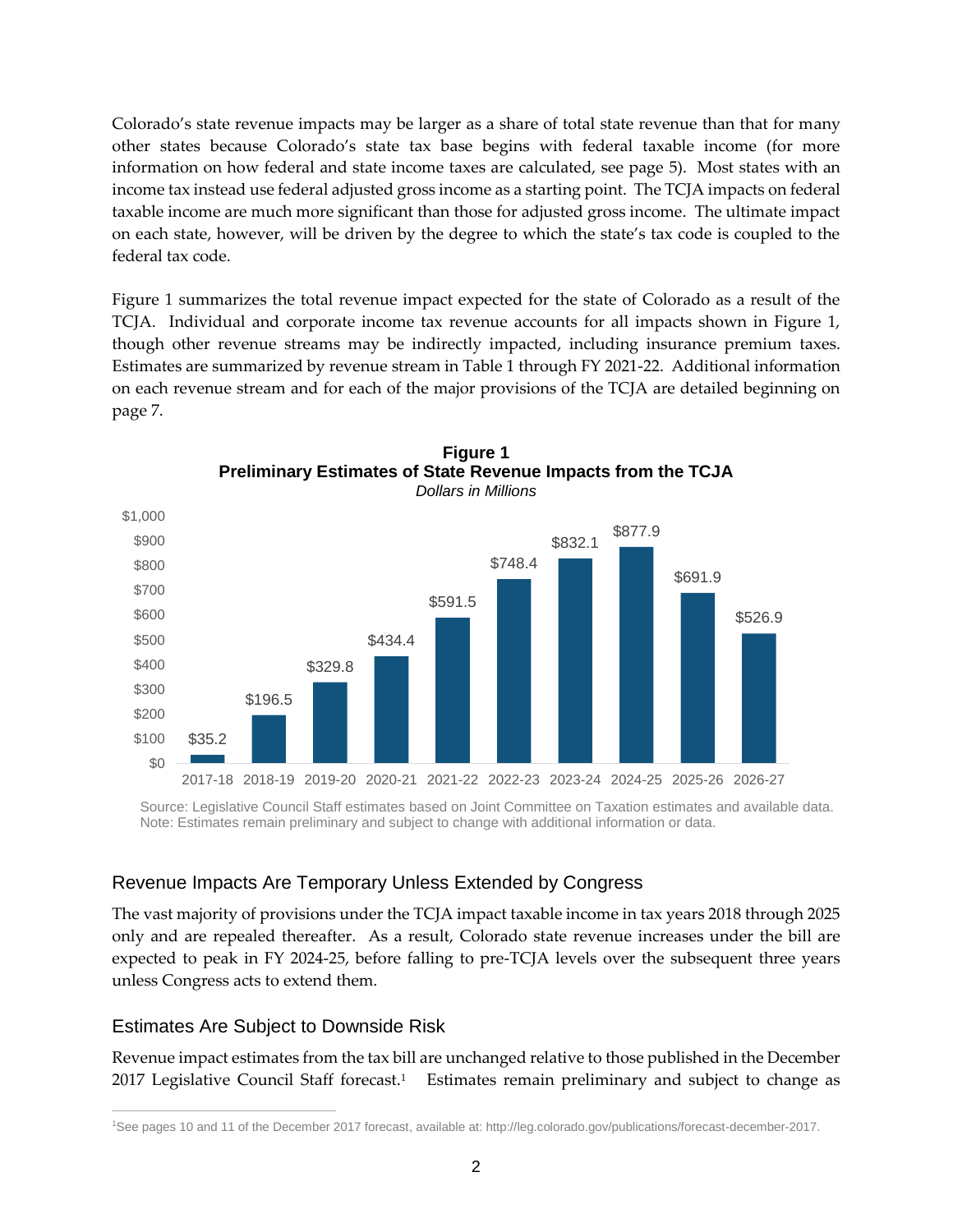additional information and data become available. Unanticipated shifts in taxpayer behavior pose significant downside risk to these estimates. Additionally, estimates cannot be validated due to the complexity of the changes under TCJA. While tax collections for 2018 will reflect the changes under the bill, the impact of the bill will be difficult, if not impossible, to isolate from that of the business cycle, natural shifts in taxpayer behavior, and other factors impacting tax collections.

| Table 1                                                                 |  |  |  |  |
|-------------------------------------------------------------------------|--|--|--|--|
| <b>Preliminary Estimates of State Revenue Impacts by Revenue Stream</b> |  |  |  |  |
| Dollars in Millions                                                     |  |  |  |  |

| <b>Revenue Stream</b>                  | $2017 - 18$ *                        | 2018-19    | 2019-20 | 2020-21 | 2021-22 |
|----------------------------------------|--------------------------------------|------------|---------|---------|---------|
| <b>General Fund Revenue</b>            | \$35.2                               | \$196.5    | \$329.8 | \$434.4 | \$591.5 |
| Individual Income Tax                  | \$61.9                               | \$218.8    | \$312.2 | \$385.2 | \$488.1 |
| Corporate Income Tax                   | $-$26.7$                             | $-$ \$22.2 | \$17.6  | \$49.2  | \$103.5 |
| <b>Insurance Premium Tax</b>           | Indeterminate impact                 |            |         |         |         |
| <b>Other State &amp; Local Impacts</b> |                                      |            |         |         |         |
| <b>Federal Mineral Lease Payments</b>  | No impact expected under current law |            |         |         |         |

Source: Legislative Council Staff estimates based on Joint Committee on Taxation estimates and available data. Notes: Estimates remain preliminary and subject to change with additional information or data. Totals may not sum due to rounding.

\*Partial-year impact.

## **Revenue Impact Estimate Methodology**

Data are not available at the state level to model most provisions of the TCJA. Therefore, state-level estimates are largely based on federal estimates published by the Joint Committee on Taxation (JCT).<sup>2</sup> The Congressional Budget Act of 1974 created the JCT and charged its nonpartisan staff with providing official estimates for all tax legislation considered by Congress. Legislative Council Staff's state-level estimates use the JCT estimates of federal revenue impacts that were published on December 18, 2017, as a starting point. Legislative Council Staff's estimates then follow a four-step process: (1) estimate total federal taxable income for all U.S. taxpayers; (2) estimate the share of federal taxable income attributable to Colorado filers; (3) apply the state tax rate; and (4) adjust for statespecific tax provisions. Each step is detailed at greater length below.

The JCT's estimates provide the federal revenue impact of legislation and are generally published for each major provision of a bill, with some provisions grouped. For each provision of the TCJA that impacts Colorado income tax, the JCT's December 18, 2017 estimates were divided by an estimate of the average effective federal tax rate to arrive at an estimate of total federal taxable income impacted by the TCJA. Estimates published here and in the December 2017 Legislative Council Staff forecast assume an average effective federal individual income tax rate of 19.0 percent, and an average effective federal corporate income tax rate of 23.3 percent.<sup>3</sup>

Many of the business provisions of the TCJA apply to both corporate and individual filers. Legislative Council Staff's state revenue impact estimates assume that 48.2 percent of taxable income is attributable to corporate filers based on 2013 data published by the Internal Revenue Service.<sup>4</sup> The

 $\overline{a}$ <sup>2</sup>For these estimates and more information on the Joint Committee on Taxation, visit: http://www.jct.gov/.

<sup>3</sup>Assumptions are based on the JCT's assumptions and on Internal Revenue Service 2013 Statistics of Income data, respectively.

<sup>4</sup>Data are available at[: http://www.irs.gov/statistics/soi-tax-stats-returns-of-active-corporations-table-1.](http://www.irs.gov/statistics/soi-tax-stats-returns-of-active-corporations-table-1)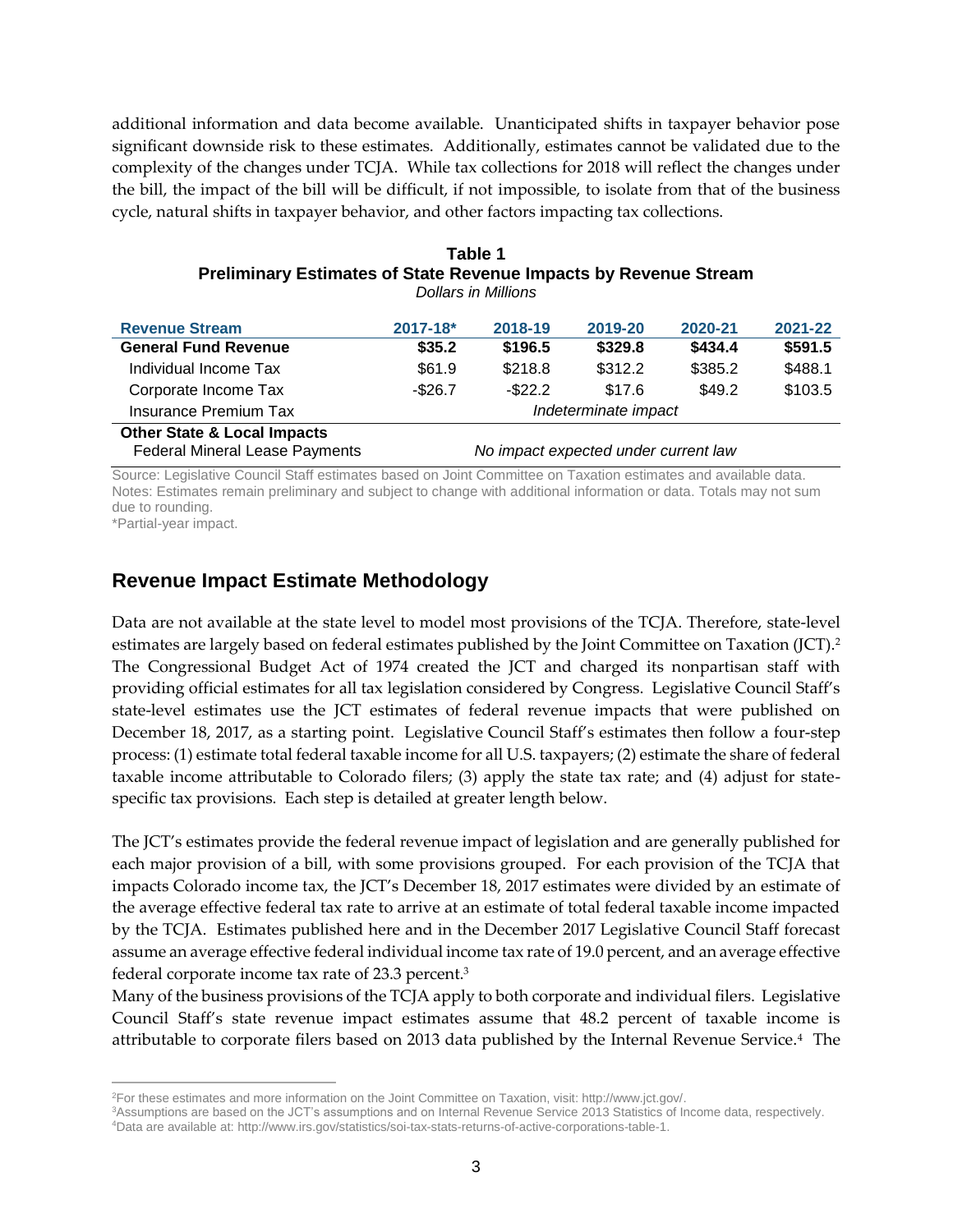share of taxable income assumed attributable to corporate filers was divided by the effective corporate tax rate assumption. The remaining share was divided by the individual income tax rate assumption. Next, total federal taxable income was multiplied by an assumption of the share attributable to Colorado filers to arrive at an estimate of federal taxable income for Colorado filers. Data from the 2015 Statistics of Income published by the Internal Revenue Service were used to determine Colorado's historical share of total federal taxable income by taking the ratio of total taxable income across Colorado filers to total taxable income across all filers. This Colorado share (1.74 percent) was applied across estimates for most provisions of the TCJA, while the Colorado share for provisions impacting the standard deduction (2.02 percent) and itemized deductions (1.81 percent) relied upon Statistics of Income data for these specific deductions. For provisions affecting corporate filers, a 1.70 percent assumption was used based on the Colorado's share of gross operating surplus for 2015.<sup>5</sup>

For each provision, estimates of Colorado taxable income were multiplied by the state tax rate of 4.63 percent to estimate the state revenue impact of the TCJA. Finally, adjustments were made for specific state tax provisions that interact with the TCJA, namely the state add-back for state income taxes.

Legislative Council Staff estimates were compared to those computed by the Colorado Department of Revenue. Department of Revenue estimates are based in part on actual tax year 2015 taxpayer data that model likely shifts in taxpayer behavior from claiming itemized deductions to claiming the standard deduction, or visa-versa. Both Legislative Council Staff and Department of Revenue methodologies produced similar results.

#### Margin of Error in Estimates

Changes in federal tax policy will cause shifts in taxpayer behavior as individuals and businesses seek to minimize their combined state and federal income tax liabilities. The full extent and timing of these shifts are unknown and pose a significant risk to estimates, where revenue impacts may be smaller than those published here.

Without an estimate of the margin of error for the JCT's estimates, a margin of error for state-level estimates cannot be quantified. The JCT estimates assume a baseline for economic growth. To the extent that the economy under- or overperforms relative to this baseline, impacts will be lower or higher than estimated. To the extent that federal taxable income among Colorado filers differs from that of all federal filers and these differences are not captured by the state estimate methodology, estimates will over- or understate the revenue impacts of the TCJA.

The complexity of the changes made under the TCJA and data limitations make verification of state revenue impact estimates impossible. Without access to detailed taxpayer data, there is no way to disentangle the changes under the TCJA from changes caused by the business cycle, natural shifts in taxpayer behavior, or other factors that would have occurred regardless of the bill.

 $\overline{a}$ 5This assumption is based on data published by the U.S. Bureau of Economic Analysis.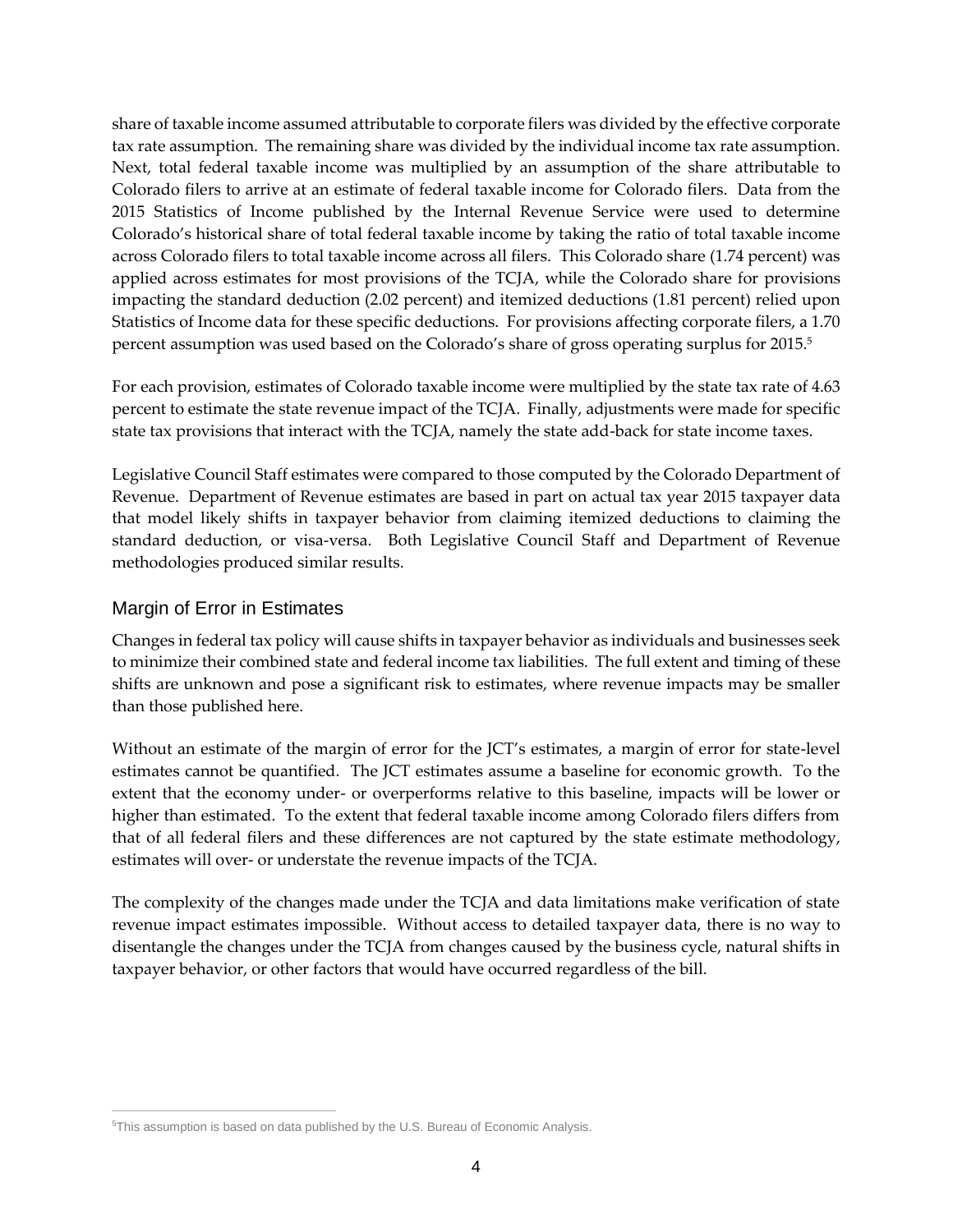## **Individual Income Tax Impacts**

Individual income tax collections are the largest single source of revenue to the state, and account for about two-thirds of General Fund revenue. On net, the TCJA is expected to increase Colorado individual income tax revenue, as provisions that increase the state tax base are expected to more than offset those that reduce the state tax base.

The TCJA provisions with the largest individual income tax impacts include the following:

- roughly doubling the standard deduction;
- eliminating the deduction for personal exemptions; and
- modifying certain itemized deductions.

In addition to these federal tax changes, Colorado has a state addition and state subtraction that interact with certain provisions of the TCJA. Namely, the state income tax add-back offsets the revenue impact of capping the state and local tax (SALT) deduction, and the state deduction for contributions to 529 college savings plans may be impacted by the broadening of allowable contributions to 529 to kindergarten through twelfth grade education expenses under the TCJA. Each of these provisions and state-level factors are detailed in greater length below.

#### How Are Income Taxes Calculated?

To understand how changes to the federal tax law will impact Colorado taxes, it is helpful to understand how federal and state taxes are calculated. Figure 2 summarizes these calculations and illustrates how state and federal taxable income are tied. Changes to federal taxable income flow through to Colorado taxable income. Changes to federal tax rates and tax credits, however, have no direct impact on the Colorado income tax. The following provides a brief description of the calculation of both federal and state taxable income.

When filing a federal income tax return, taxpayers first compute their **federal adjusted gross income**. Adjusted gross income differs from total income because the federal tax code allows certain amounts to be excluded, exempted, or deducted. These provisions are sometimes called **"above the line" deductions** because they are available regardless of whether a taxpayer chooses to use the standard or itemized deduction. Notable examples of "above the line" deductions from the 2017 tax form include those for:

- educator expenses;
- health savings account contributions;
- moving expenses;
- health insurance expenses by self-employed persons; and
- student loan interest.

After calculating adjusted gross income, taxpayers next have to compute their federal taxable income. For 2017 and prior years, taxpayers with adjusted gross incomes less than \$384,000 (\$436,300 for joint filers) are able to claim a **deduction for personal exemptions** for each taxpayer and dependent claimed on the return. Each personal exemption is a flat per person amount (e.g., \$4,050 for tax year 2017) that is subtracted from adjusted gross incomes up to \$261,500 (\$313,800 for joint filers).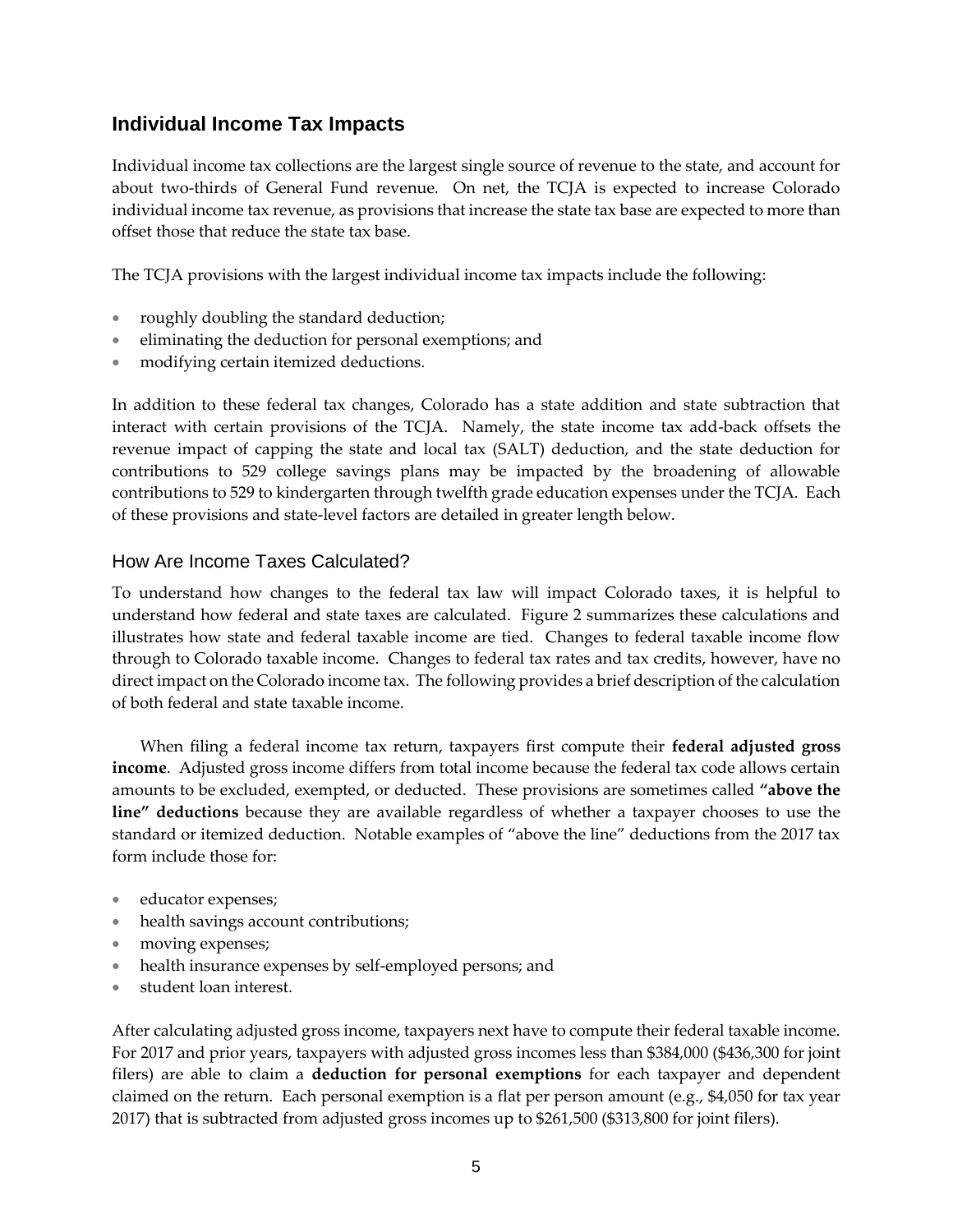Taxpayers may also subtract from their adjusted gross income a fixed amount called the **standard deduction**, or may instead choose to subtract **itemized deductions**. Taxpayers using the standard deduction cannot use any of the itemized deductions to reduce their federal taxable income, and taxpayers choosing to itemize cannot use the standard deduction. For tax year 2017, the standard deduction amount is \$6,350 for single filers, \$9,350 for heads of household, and \$12,700 for joint filers. Individuals who are at least 65 years old at the start of the tax year, and/or who are blind, are able to claim larger standard deduction amounts. Itemized deductions include, but are not limited to:

- medical and dental expenses;
- state and local taxes (SALT);
- home mortgage and investment interest;
- gifts to charity; and
- unreimbursed employee expenses.

A taxpayer's **federal taxable income** equals his or her adjusted gross income less his or her personal exemption(s) and either standard or itemized deductions, as shown in Figure 2.



The starting point for **Colorado taxable income** is federal taxable income. From federal taxable income, Colorado taxpayers are then required to add or subtract certain state-specific additions and subtractions to arrive at Colorado taxable income. The largest **state addition** to taxable income is the state add-back for state income taxes deducted from federal taxable income.<sup>6</sup> Notable **state subtractions** include those for:

 $\overline{a}$ <sup>6</sup>Section 39-22-104 (3)(d)(I), C.R.S.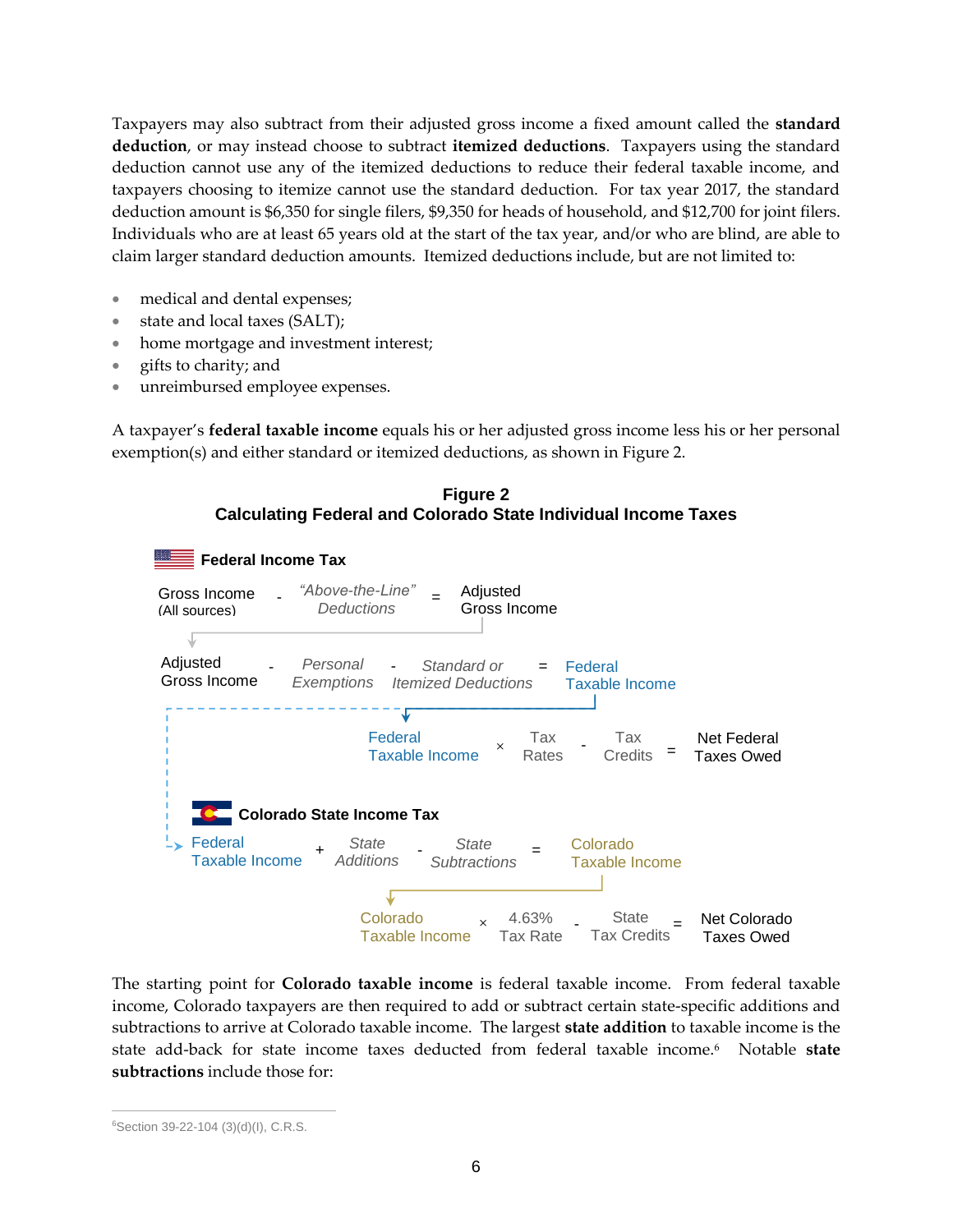- **contributions to 529 (CollegeInvest) savings plans;<sup>7</sup>**
- retirement income included in federal taxable income (limited to \$20,000 for those aged 55 to 64 years of age, and \$24,000 for those 65 and older);<sup>8</sup> and
- charitable contributions in excess of \$500 for taxpayers who claim the standard deduction.<sup>9</sup>

## Is Colorado Unique?

Colorado's tax structure is unusual among states. Most of the states that levy an income tax use adjusted gross income as their tax base. This includes 28 states and the District of Columbia. Adjusted gross income is largely unchanged under the TCJA.

Colorado and six other states, including Idaho, Minnesota, North Dakota, Oregon, and South Carolina use federal taxable income as the starting point of their tax base.<sup>10</sup> Among these states, only Colorado and North Dakota have "rolling conformity" with federal tax laws, meaning federal tax law changes immediately carry through to the state level. The remaining four states have "static conformity," where state tax codes are fixed to the federal tax code as of a specific point in time (e.g., January 1, 2015, for Idaho). The impacts of the TCJA will vary considerably across states and will depend on the degree to which each state's tax code is coupled to the federal tax code, as well as other specifics of a given state's tax structure.

#### Individual Income Tax Revenue Impacts of the TCJA

The following provides additional information on each of the major provisions affecting state individual income tax revenue for Colorado.

*Roughly doubling the standard deduction (reduces revenue).* The TCJA increases the standard deduction for tax years 2018 through 2025, roughly doubling the amount that can be claimed. Table 2 illustrates the increase in the standard deduction between tax year 2017 and 2018. For years beyond 2018, the standard deduction amount will increase by U.S. inflation using a revised inflation calculation methodology.

#### **Table 2 Federal Standard Deductions for Tax Years 2017 and 2018**

|                     | Tax Year 2017 | Tax Year 2018 |
|---------------------|---------------|---------------|
|                     | (Pre-TCJA)    | (Under TCJA)  |
| Single Filers       | \$6,350       | \$12,000      |
| Joint Filers        | \$12,700      | \$24,000      |
| Heads of Households | \$9,350       | \$18,000      |

Source: Internal Revenue Service.

Note: The additional standard deduction for those age 65 and older or blind is \$1,250 in 2017 and \$1,300 in 2018. For unmarried filers, the additional deduction is \$1,550 in 2017 and \$1,600 in 2018.

 $\overline{a}$ <sup>7</sup>Section 39-22-104 (4)(i), C.R.S.

<sup>8</sup>Section 39-22-104 (4)(f), C.R.S.

<sup>&</sup>lt;sup>9</sup>Section 39-22-104 (4)(m), C.R.S.

<sup>10</sup>Vermont changed its tax base from federal taxable income to adjusted gross income beginning in 2018.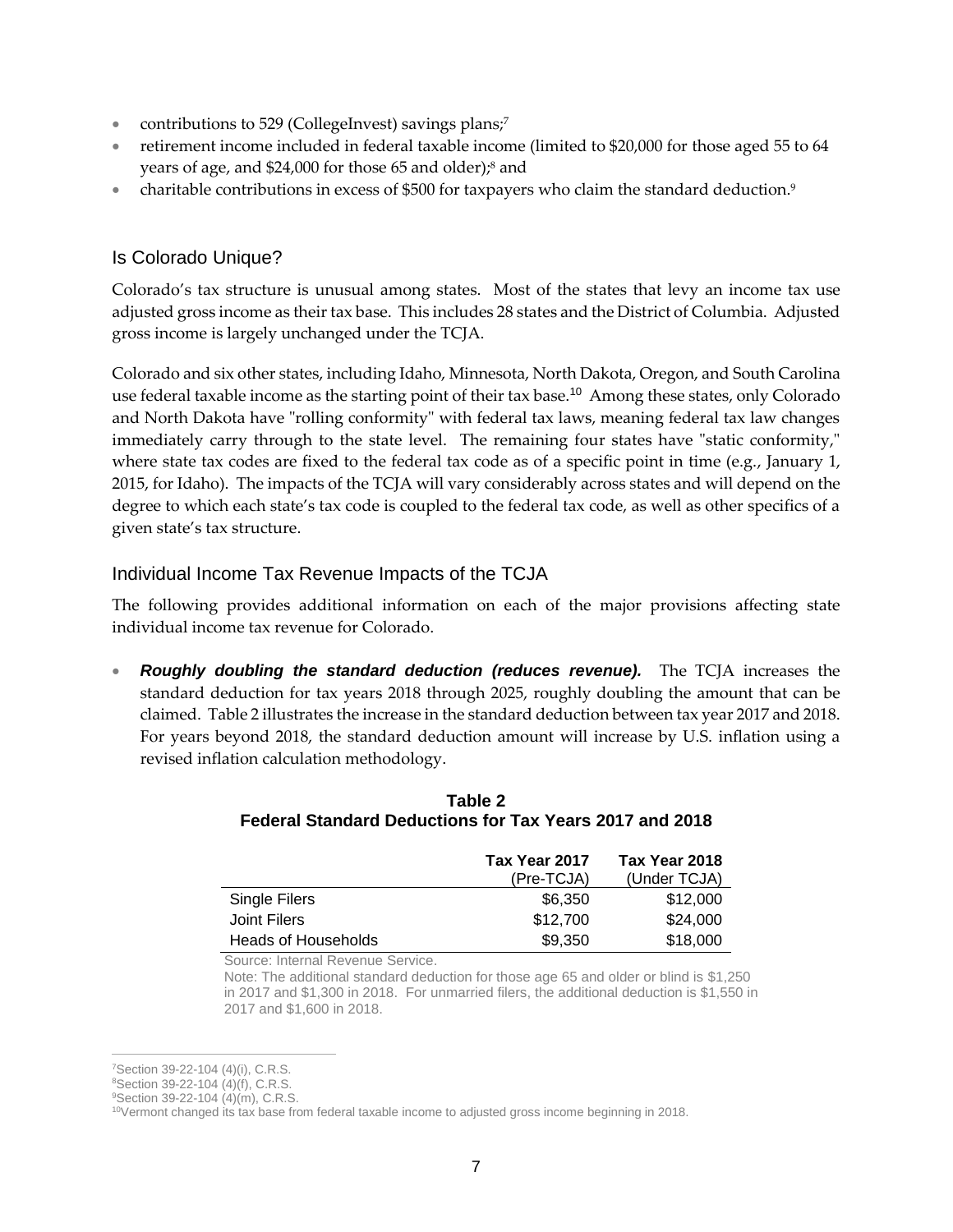For taxpayers who would have claimed the standard deduction for tax year 2018 with or without the TCJA, the larger standard deduction reduces Colorado income tax liability by about \$255 for taxpayers filing single returns, \$509 for joint filers, or \$391 for heads of household.

Combined with changes to several itemized deductions, increases in the standard deduction amounts will cause some taxpayers to claim the standard deduction beginning in tax year 2018, instead of itemizing deductions.

- *Elimination of personal exemptions (increases revenue).* The TCJA repeals personal and dependent exemptions. For most households, repealing these exemption will increase taxable income by \$4,130 per taxpayer and per dependent based on inflation assumptions for 2018. This provision will correspondingly increase a taxpayer's Colorado tax liability by \$191 per taxpayer and dependent.
- *Modifications to itemized deductions (increases revenue on net).* The TCJA makes several modifications to itemized deductions that on net are expected to increase taxable income among Colorado taxpayers. The changes that broaden the state income tax base include the following:
	- Limits the deduction for state and local taxes (SALT) to \$10,000;
	- For mortgages taken out after December 14, 2017, only the interest on the first \$750,000 of mortgage debt is deductible;
	- Repeals the deduction for interest on home equity loans;
	- Retains the personal casualty loss deduction only for losses incurred in a federally declared disaster area; and
	- Repeals miscellaneous itemized deductions subject to the "2 percent rule," including tax preparation expenses, work clothing, hobby expenses, and unreimbursed business expenses. Under the 2 percent rule, deductions must meet a 2 percent of adjusted gross income minimum before they begin to reduce taxable income.

Several other modifications partially offset these base-broadening provisions. The charitable contribution deduction limit is 60 percent of adjusted gross income under the TCJA, up from 50 percent. Under the TCJA, taxpayers may deduct unreimbursed medical expenses that exceed 7.5 percent of their adjusted gross income in tax years 2017 and 2018. Under prior law, the threshold was 10 percent. Finally, the TCJA repeals the overall limitation on itemized deductions. Under the prior limit, for tax year 2017, taxpayers were required to reduce itemized deductions by 3 percent of every dollar of taxable income above \$261,500 for single filers and \$313,800 for married couples.

### Distributional Impacts

For taxpayers, the net tax impacts of federal changes will vary depending on the unique characteristics of the filer(s). Filers with a small number of dependents who typically claim the standard deduction will generally see their state income tax liability fall. Those with a larger number of dependents, however, will see lower tax savings or may incur a higher state tax liability. Impacts are more nuanced for taxpayers who typically claim itemized deductions. Filers who claim itemized deductions that are eliminated and/or capped by the TCJA may experience a larger tax liability.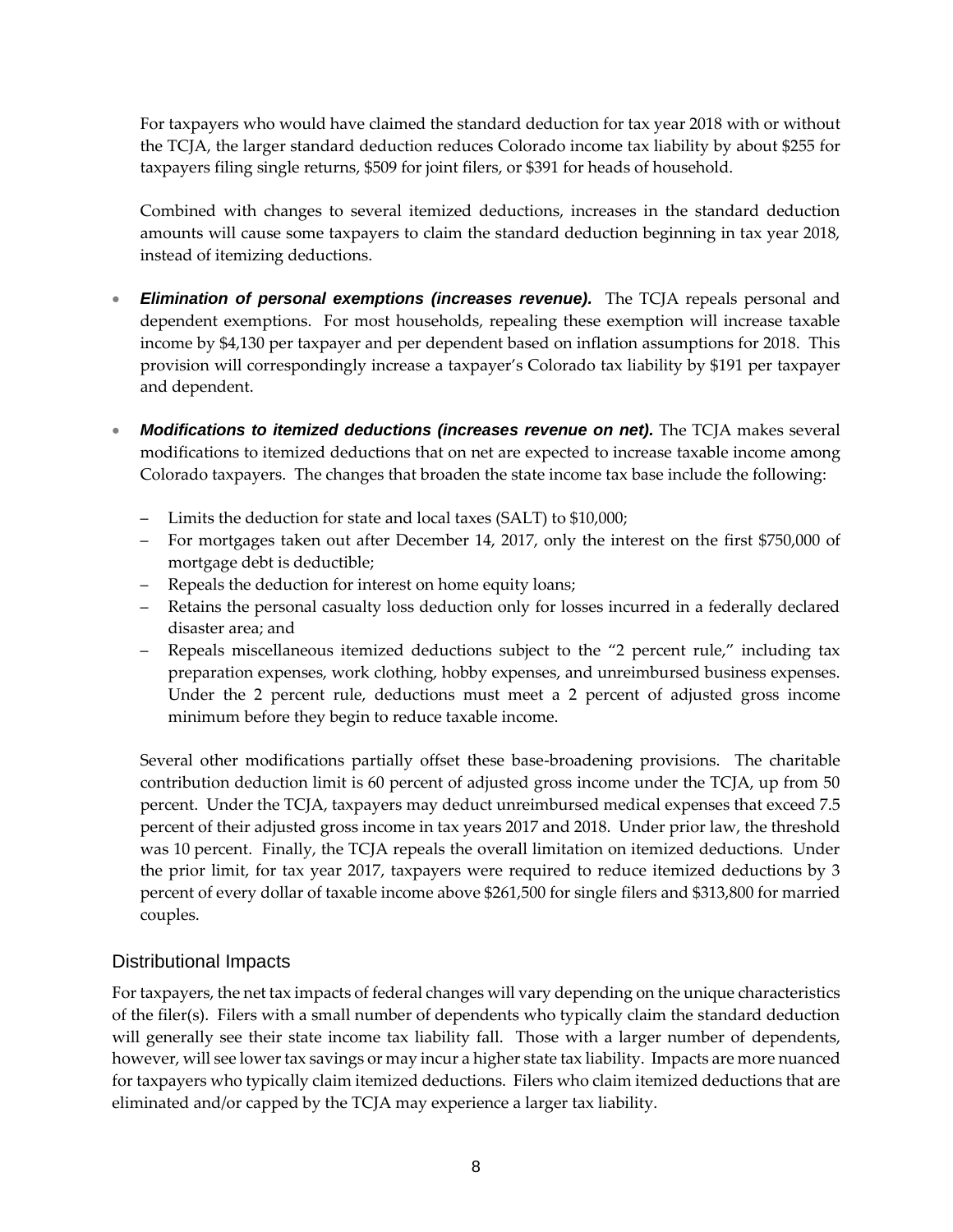#### State Add-back

Under current state law, filers who itemize deductions must add back on their Colorado return any state income tax deducted on their federal return as a part of the state and local tax (SALT) deduction. The SALT deduction can be claimed for state or local income, sales, or property taxes. The TCJA caps the SALT deduction to \$10,000, thereby increasing taxable income for some taxpayers. Because of the state add-back, the impact of limiting the SALT deduction is not expected to be as large for Colorado state tax revenue. Revenue impact estimates were adjusted to account for this state-specific policy.

## Changes to 529 Education Savings Plans

Under Section 529 of the federal Internal Revenue Code, taxpayers may establish a "529" college savings plan for which investment earnings and withdrawals for qualified higher education expenses are excluded from federal taxable income.<sup>11</sup> These 529 plans are administered at the state level. CollegeInvest, a division of the Colorado Department of Higher Education, manages Colorado's program. In Colorado, contributions to CollegeInvest savings plans may be deducted from taxable income on state individual income tax returns, regardless of the beneficiary or origin of these contributions.<sup>12</sup>

Under the TCJA, taxpayers may contribute to 529 savings plans for K-12 education expenses in addition to college-related expenses. The implications of the TCJA on the state deduction are a matter of ongoing legal consideration. According to an Office of Legislative Legal Services (OLLS) legal memorandum dated February 27, 2018, 529 account contributions for K-12 expenses and for the other expenses added in the TCJA are eligible for the deduction; however, 529 account disbursements for these purposes are subject to income tax recapture, including penalty and interest by the Department of Revenue.

The Legislative Council Staff estimates in this memorandum assume the OLLS interpretation of current law. These estimates also assume that the risk of recapture will provide a disincentive to taxpayers such that they will not claim contributions for the 529 deduction that are intended to be used for K-12 education expenses on their state income tax returns. To the extent that these changes increase contributions claimed under the state 529 deduction, state tax revenue will be reduced.

# **Business Income Tax Impacts**

The TCJA includes provisions that impact income taxes for businesses, some impacting businesses that file taxes using an individual income tax form, some that file as corporations, and some impacting both corporate and individual filers. Like individual income tax, Colorado's corporate income tax is based on federal taxable income. Therefore any changes to federal corporate income tax deductions will carry through to the state level. The provisions in the TCJA with the largest impact on Colorado state tax revenue are discussed below.

*Deduction for pass-through entities (reduces revenue).* Income earned by many smaller businesses is passed through to the business owner and is reported using the individual income

 $\overline{a}$ <sup>11</sup>26 U.S. Code § 529.

<sup>12</sup>Section 39-22-104 (4)(i), C.R.S.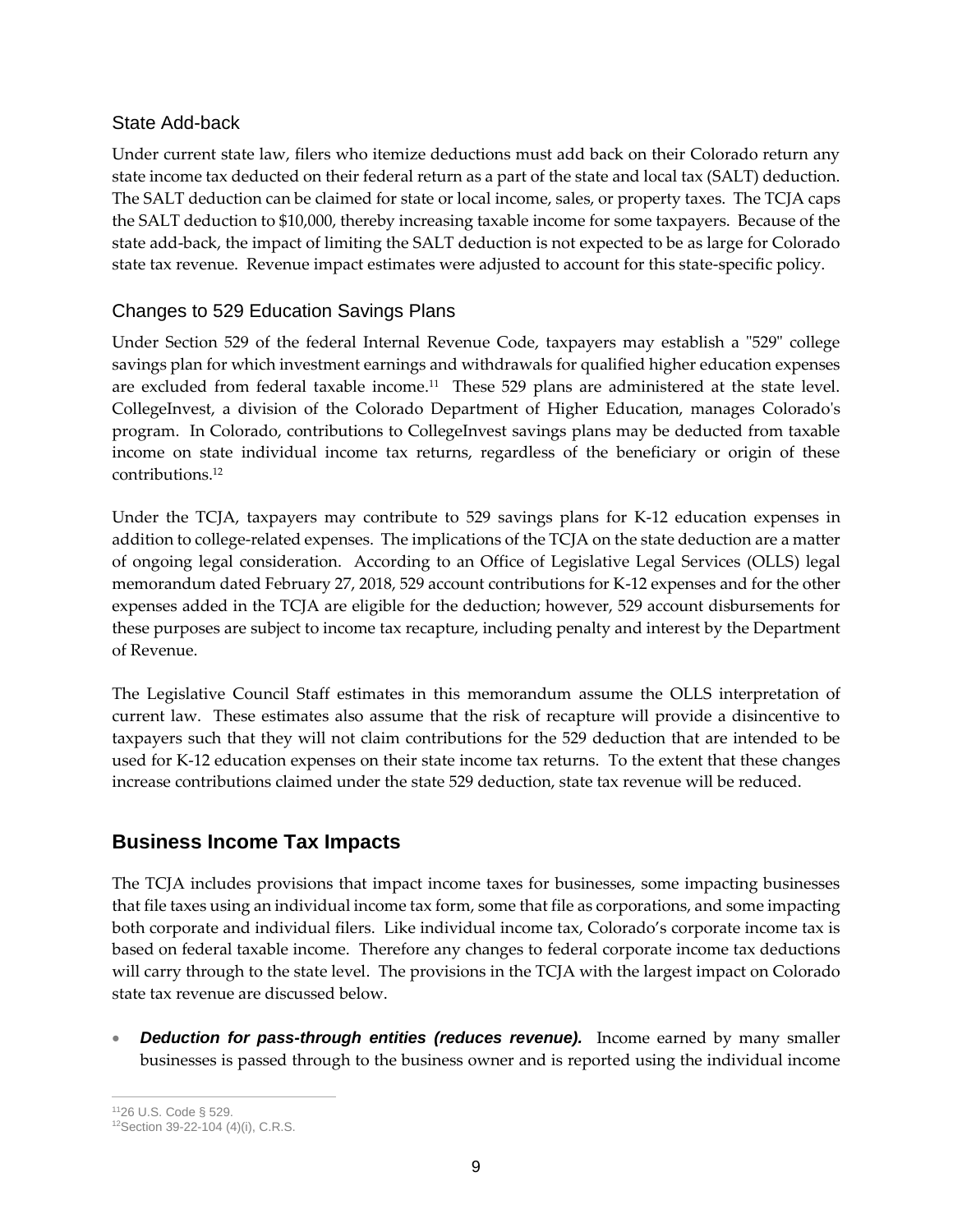tax form. The TCJA creates a new income tax deduction equal to 20 percent of qualified business income from certain pass-through entities. The deduction is limited to 50 percent of W-2 wages of the pass-through's employees. The deduction is not available for certain service industries, including accounting, law, consulting, or health care. This new deduction reduces federal taxable income, which will reduce taxes owed by certain business and in turn will reduce state tax revenue. Certain businesses may choose to change their filing status after weighing the relative tax benefits of creating a pass-through entity and filing individual income taxes, or filing as a C corporation to leverage lower corporate income taxes.

 *Immediate expensing of property depreciation (reduces revenue in the near-term, increases revenue over the longer-term).* The depreciation deduction allows taxpayers to recover the cost of certain property over the life of the property. It is an annual allowance for the wear and tear, deterioration, or obsolescence of the property and is deducted from the income of the business. The larger the deduction, the lower the federal taxable income. The Internal Revenue Service publishes depreciation schedules for different types of property. Most types of tangible property (except land), such as buildings, machinery, vehicles, furniture, and equipment, are depreciable and have unique depreciation schedules.

Table 3 provides an example of deprecation of a \$50,000 computer, which is on the five-year depreciation schedule. Taxpayers are allowed to deduct 50 percent of the price in the first year under bonus depreciation, and then the regular depreciation schedule is applied to the remaining 50 percent. Under the TCJA, taxpayers claim the full amount in the first year, with no further deductions in subsequent years. Under the example in Table 3, the change in depreciation reduces Colorado corporate income taxes by \$752 in the first year, followed by increases in years two through six. Over the full six-year period, however, there is no change in total tax liability.

For the state of Colorado, the change to immediate expensing is expected to reduce corporate income tax revenue over the next five years (FY 2017-18 through FY 2021-22) and then increase revenue in subsequent six years (FY 2022-23 through at least FY 2026-27).

| <b>Depreciation Schedule</b> | Year 1     | Year 2  | Year 3  | Year 4  | Year 5  | Year 6 | Total    |
|------------------------------|------------|---------|---------|---------|---------|--------|----------|
| <b>Bonus Depreciation</b>    | 35%        | 26%     | 15.6%   | 11%     | 11%     | 1.4%   | 100%     |
| Immediate Expensing          | 100%       |         |         |         |         |        | 100%     |
| <b>Deduction Allowed</b>     |            |         |         |         |         |        |          |
| <b>Bonus Depreciation</b>    | \$33,750   | \$6,500 | \$3,900 | \$2,753 | \$2,753 | \$345  | \$50,000 |
| Immediate Expensing          | \$50,000   |         |         |         |         |        | \$50,000 |
| Difference                   | (\$16,250) | \$6,500 | \$3,900 | \$2,753 | \$2,753 | \$345  | \$0      |
| <b>Colorado Tax Change*</b>  | (\$752)    | \$301   | \$181   | \$127   | \$127   | \$16   | \$0      |

**Table 3 Pre-TCJA Bonus Depreciation vs. Immediate Expensing under TCJA**

\*Calculated as the change in the deduction multiplied by the state tax rate of 4.63 percent.

• Limitation on the interest deduction (increases revenue). A business's "adjusted taxable income" is calculated as the business's earnings before interest, taxes, depreciation, and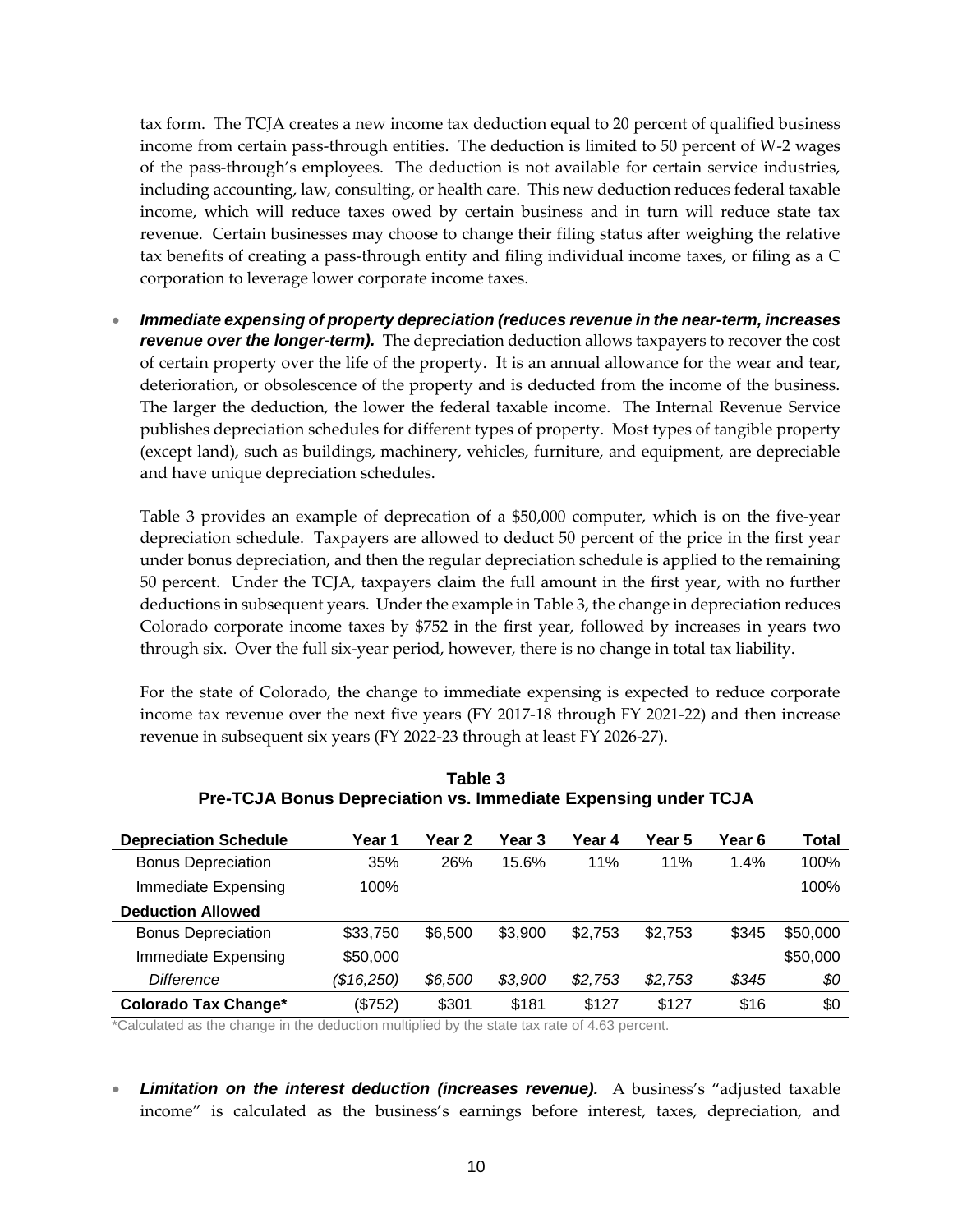amortization. For most businesses, the TCJA limits the deduction of interest to 30 percent of adjusted taxable income. However, any interest that cannot be deducted can be carried forward indefinitely. This change will increase taxable income for highly leveraged businesses with high levels of debt, resulting in higher state tax revenue.

- *Net operating loss deduction modification (increases revenue).* Businesses are able to deduct from taxable income net operating losses (NOLs) incurred during any given tax year to offset profits in other tax years. Prior to the passage of the TCJA, businesses could carry back NOLs to the prior two tax years and carry forward NOLS for up to 20 future tax years. The TCJA eliminates carrybacks and limits the NOL deduction to 80 percent of federal taxable income starting in 2018. Amounts carried forward must be adjusted to account for the 80 percent limitation. Colorado has disallowed the carryback of NOLs since 1987.<sup>13</sup> Therefore, limiting the carryback provisions will not impact Colorado income taxes. However, limiting the NOL deduction to 80 percent of taxable income will increase Colorado tax revenue by increasing taxable income.
- *Transition from a worldwide to a territorial tax system (reduces revenue).* Prior to the passage of the TCJA, a corporation headquartered in the U.S. was required to pay corporate income tax on income regardless of where it was earned. This is referred to as a "worldwide" tax system. The TCJA transitions corporate taxes from a worldwide to a "territorial" tax system, where foreign income earned by a foreign subsidiary of a U.S. corporation is exempt from the U.S. corporate income tax. This exemption will reduce taxable income for some corporations, thereby reducing Colorado corporate income tax revenue.
- *Repatriated foreign income (minimal to no impact).* The federal tax law creates a one-time tax on repatriated foreign income. Cash would be taxed at a rate of 15.5 percent, while illiquid assets would be taxed at 8.0 percent. These rates are less than the new 21.0 percent tax rate, creating an incentive for corporations to "repatriate" income that has been held overseas. Under current state law, taxpayers are allowed to subtract foreign source income from their taxable income on their state tax return.<sup>14</sup> Therefore, the changes under the TCJA are not expected to impact state tax revenue. Further supporting this assumption, in 2004 U.S. firms were temporarily able to repatriate foreign profits at a reduced rate. No substantive increase in Colorado corporate income taxes was experienced at that time.

## **Impacts to Federal Mineral Lease Payments**

*No impacts expected under current federal law.* According to the Congressional Budget Office, the federal tax legislation will increase the budget deficit by \$1.5 trillion in the years between 2018 and 2027. This increase in the deficit triggered pay-as-you-go procedures, automatically reducing the amount of money the federal government spends. The state receives a portion of mineral lease and royalty income on natural resource production on federal land that occurs in Colorado. The federal pay-as-you-go procedures would have reduced the share of federal mineral lease royalties the state receives. However, the Bipartisan Budget Act, which was signed into law on February 9, 2018, suspended the pay-as-you-go procedures triggered by the increased budget deficit due to the TCJA.

 $\overline{a}$ 13Section 39-22-504, C.R.S.

<sup>14</sup>Line 9 on Colorado Corporate Income Tax Form, DR 0112.